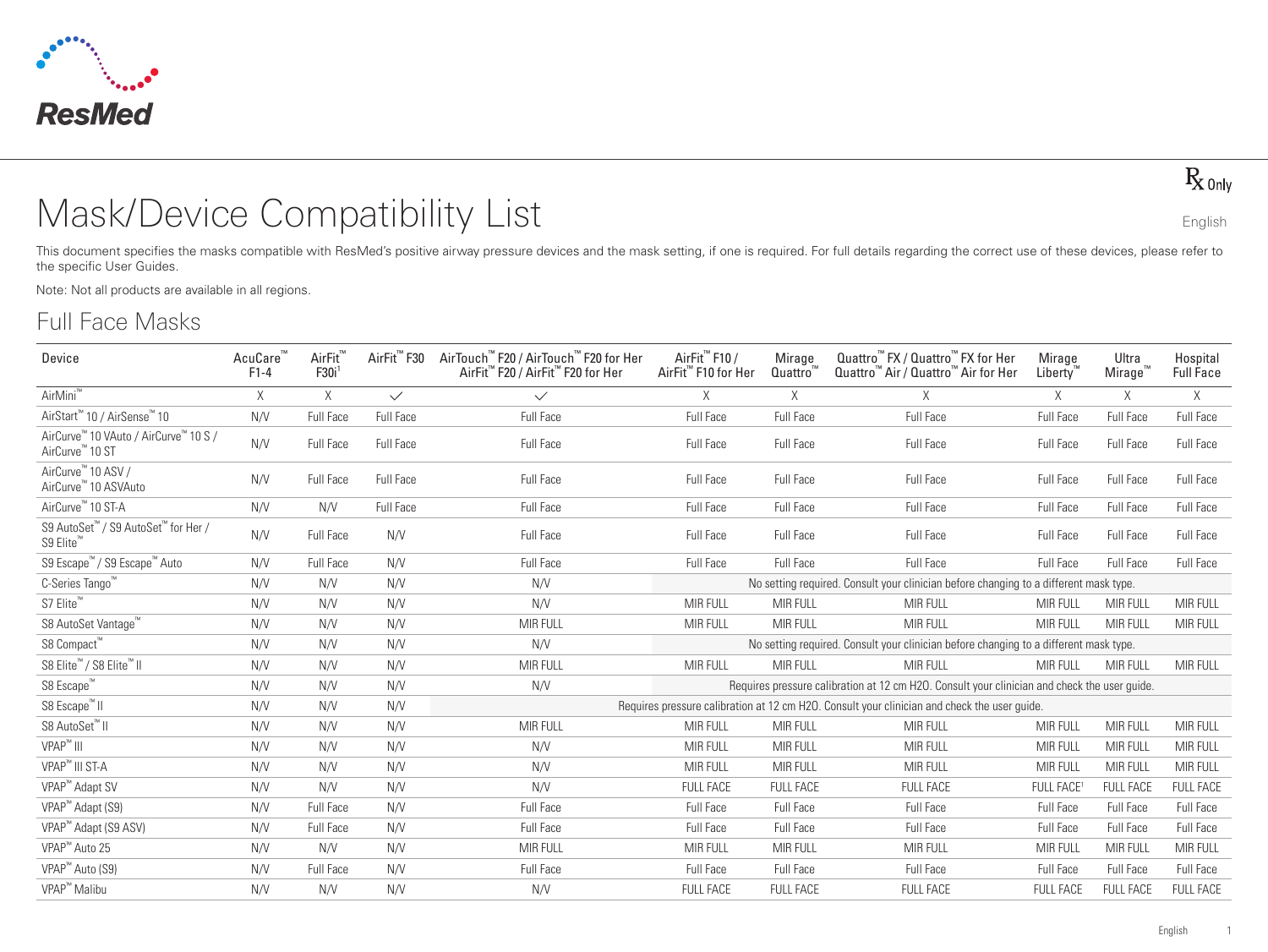| Device                                               | AcuCare"<br>$F1-4$ | AirFit<br>F30i         | AirFit <sup>"</sup> F30 | AirTouch™ F20 / AirTouch™ F20 for Her<br>AirFit™ F20 / AirFit™ F20 for Her | AirFit <sup>™</sup> F10 /<br>AirFit <sup>™</sup> F10 for Her | $M$ irage<br>Quattro | Quattro <sup>™</sup> FX / Quattro™ FX for Her<br>Quattro <sup>™</sup> Air / Quattro <sup>™</sup> Air for Her | Mirage<br>Liberty" | Ultra<br>Mirage <sup>'</sup> | Hospital<br><b>Full Face</b> |
|------------------------------------------------------|--------------------|------------------------|-------------------------|----------------------------------------------------------------------------|--------------------------------------------------------------|----------------------|--------------------------------------------------------------------------------------------------------------|--------------------|------------------------------|------------------------------|
| VPAP <sup>™</sup> S / VPAP <sup>™</sup> ST           | N/V                | N/V                    | N/V                     | <b>MIR FULL</b>                                                            | MIR FULL                                                     | <b>MIR FULL</b>      | <b>MIR FULL</b>                                                                                              | MIR FULL           | <b>MIR FULL</b>              | <b>MIR FULL</b>              |
| VPAP <sup>™</sup> S (S9) / VPAP <sup>™</sup> ST (S9) | N/V                | Full Face              | N/V                     | Full Face                                                                  | Full Face                                                    | Full Face            | Full Face                                                                                                    | Full Face          | Full Face                    | Full Face                    |
| VPAP <sup>™</sup> ST-A (S9 iVAPS)                    | N/V                | N/V                    | N/V                     | Full Face                                                                  | Full Face                                                    | Full Face            | Full Face                                                                                                    | Full Face          | Full Face                    | Full Face                    |
| VPAP <sup>™</sup> COPD (S9)                          | N/V                | N/V                    | N/V                     | Full Face                                                                  | Full Face                                                    | Full Face            | Full Face                                                                                                    | Full Face          | Full Face                    | Full Face                    |
| S9 VPAP <sup>™</sup> Tx                              | N/V                | Full Face <sup>2</sup> | N/V                     | N/V                                                                        | Full Face                                                    | Full Face            | Full Face                                                                                                    | Full Face          | Full Face                    | Full Face                    |
| VPAP <sup>™</sup> Tx                                 | N/V                | N/V                    | N/V                     | N/V                                                                        | <b>FULL FACE</b>                                             | <b>FULL FACE</b>     | <b>FULL FACE</b>                                                                                             | <b>FULL FACE</b>   | <b>FULL FACE</b>             | <b>FULL FACE</b>             |
| Lumis <sup>™</sup> Tx                                | N/V                | N/V                    | N/V                     | Full Face                                                                  | Full Face                                                    | Full Face            | Full Face                                                                                                    | Full Face          | Full Face                    | Full Face                    |
| Stellar <sup>™</sup>                                 | N/V                | N/V                    | N/V                     | <b>FULL FACE</b>                                                           | <b>FULL FACE</b>                                             | <b>FULL FACE</b>     | <b>FULL FACE</b>                                                                                             | <b>FULL FACE</b>   | <b>FULL FACE</b>             | <b>FULL FACE</b>             |
| VS Ultra <sup>™</sup> / VS Integra <sup>™</sup>      | $\checkmark$       | N/V                    | N/V                     | N/V                                                                        | $\checkmark$                                                 | $\checkmark$         | N/V                                                                                                          | $\checkmark$       | $\checkmark$                 | $\checkmark$                 |
| $VS$ $III^{\prime\prime}$                            | N/V                | N/V                    | N/V                     | N/V                                                                        | $\checkmark$                                                 | $\checkmark$         | N/V                                                                                                          | $\checkmark$       | $\checkmark$                 | $\checkmark$                 |
| Astral <sup>™</sup>                                  | <b>FULL FACE</b>   | N/V                    | N/V                     | <b>FULL FACE</b>                                                           | N/V                                                          | <b>FULL FACE</b>     | <b>FULL FACE</b>                                                                                             | <b>FULL FACE</b>   | <b>FULL FACE</b>             | <b>FULL FACE</b>             |

1 SmartStop may not operate as described when using this mask with some CPAP or bi-level devices.

2 Excluding PAC and iVAPS modes. Only compatible for pressure range 4 - 25 cm H2O.

N/V = The mask has not been validated for this device.

 $\checkmark$  = Compatible  $X$  = Not Compatible

### Nasal Masks 1

| Device                                                               | AirFit <sup>™</sup> N30i <sup>1</sup> /<br>AirFit <sup>™</sup> N30 | AirFit <sup>™</sup> N20 /<br>AirFit <sup>™</sup> N20 for Her | AirTouch™ N20 /<br>AirTouch™ N20 for Her | AirFit <sup>™</sup> N10 / | Swift <sup>™</sup> FX Nano /<br>AirFit <sup>™</sup> N10 for Her Swift <sup>™</sup> FX Nano for Her Mirage <sup>™</sup> FX for Her | $M$ irage <sup>"</sup> FX /                                                           | Mirage <sup>"</sup> SoftGel | Mirage Activa <sup>"</sup> | <b>Hospital Nasal</b> |
|----------------------------------------------------------------------|--------------------------------------------------------------------|--------------------------------------------------------------|------------------------------------------|---------------------------|-----------------------------------------------------------------------------------------------------------------------------------|---------------------------------------------------------------------------------------|-----------------------------|----------------------------|-----------------------|
| AirMini <sup>™</sup>                                                 |                                                                    | $\checkmark$                                                 | X                                        | X                         | X                                                                                                                                 | X                                                                                     | X                           | X                          | X                     |
| AirStart™ 10 / AirSense™ 10                                          | Pillows                                                            | Pillows                                                      | Pillows                                  | Pillows                   | Pillows                                                                                                                           | Nasal                                                                                 | Nasal                       | Nasal                      | Nasal                 |
| AirCurve™ 10 VAuto / AirCurve™ 10 S /<br>AirCurve <sup>™</sup> 10 ST | Pillows                                                            | Pillows                                                      | Pillows                                  | Pillows                   | Pillows                                                                                                                           | Nasal                                                                                 | Nasal                       | Nasal                      | Nasal                 |
| AirCurve <sup>™</sup> 10 ASV /<br>AirCurve™ 10 ASVAuto               | Pillows                                                            | Pillows                                                      | Pillows                                  | Pillows                   | Pillows                                                                                                                           | Nasal                                                                                 | Nasal                       | Nasal                      | Nasal                 |
| AirCurve <sup>™</sup> 10 ST-A                                        | N/V                                                                | Pillows                                                      | Pillows                                  | Pillows                   | Pillows                                                                                                                           | Nasal                                                                                 | Nasal                       | Nasal                      | Nasal                 |
| S9 AutoSet™ / S9 AutoSet™ for Her /<br>S9 Elite <sup>"</sup>         | Pillows                                                            | Pillows                                                      | Pillows                                  | Pillows                   | Pillows                                                                                                                           | Nasal                                                                                 | Nasal                       | Nasal                      | Nasal                 |
| S9 Escape™ / S9 Escape™ Auto                                         | Pillows                                                            | Pillows                                                      | Pillows                                  | Pillows                   | Pillows                                                                                                                           | Nasal                                                                                 | Nasal                       | Nasal                      | Nasal                 |
| C-Series Tango <sup>™</sup>                                          | N/V                                                                | N/V                                                          | N/V                                      | N/V                       | N/V                                                                                                                               | No setting required. Consult your clinician before changing to a different mask type. |                             |                            |                       |
| S7 Elite™                                                            | N/V                                                                | N/V                                                          | N/V                                      | N/V                       | N/V                                                                                                                               | STANDARD                                                                              | STANDARD                    | STANDARD                   | STANDARD              |
| S8 AutoSet Vantage™                                                  | N/V                                                                | <b>SWIFT</b>                                                 | <b>SWIFT</b>                             | <b>SWIFT</b>              | <b>SWIFT</b>                                                                                                                      | STANDARD                                                                              | <b>ACTIVA</b>               | <b>ACTIVA</b>              | STANDARD              |
| S8 Compact™                                                          | N/V                                                                | N/V                                                          | N/V                                      |                           |                                                                                                                                   | No setting required. Consult your clinician before changing to a different mask type. |                             |                            |                       |
| S8 Elite <sup>™</sup> / S8 Elite <sup>™</sup> II                     | N/V                                                                | <b>SWIFT</b>                                                 | <b>SWIFT</b>                             | <b>SWIFT</b>              | <b>SWIFT</b>                                                                                                                      | STANDARD                                                                              | <b>ACTIVA</b>               | <b>ACTIVA</b>              | STANDARD              |
| S8 Escape <sup>™</sup>                                               | N/V                                                                | N/V                                                          | N/V                                      |                           | Requires pressure calibration at 12 cm H2O. Consult your clinician and check the user guide.                                      |                                                                                       |                             |                            |                       |
| S8 Escape <sup>™</sup> II                                            | N/V                                                                |                                                              |                                          |                           | Requires pressure calibration at 12 cm H2O. Consult your clinician and check the user guide.                                      |                                                                                       |                             |                            |                       |
| S8 AutoSet <sup>™</sup> II                                           | N/V                                                                | <b>SWIFT</b>                                                 | <b>SWIFT</b>                             | <b>SWIFT</b>              | <b>SWIFT</b>                                                                                                                      | STANDARD                                                                              | <b>ACTIVA</b>               | <b>ACTIVA</b>              | STANDARD              |
| VPAP <sup>™</sup> III                                                | N/V                                                                | N/V                                                          | N/V                                      | <b>MIRAGE</b>             | <b>MIRAGE</b>                                                                                                                     | STANDARD                                                                              | STANDARD                    | STANDARD                   | N/V                   |
| VPAP <sup>™</sup> III ST-A                                           | N/V                                                                | N/V                                                          | N/V                                      | MIRAGE                    | <b>MIRAGE</b>                                                                                                                     | STANDARD                                                                              | STANDARD                    | STANDARD                   | N/V                   |
| VPAP <sup>™</sup> Adapt SV                                           | N/V                                                                | N/V                                                          | N/V                                      | N/V                       | N/V                                                                                                                               | VISTA1                                                                                | <b>ACTIVA</b>               | <b>ACTIVA</b>              | <b>VISTA</b>          |
| VPAP <sup>™</sup> Adapt (S9)                                         | Pillows                                                            | Pillows                                                      | Pillows                                  | Pillows                   | Pillows                                                                                                                           | Nasal                                                                                 | Nasal                       | Nasal                      | Nasal                 |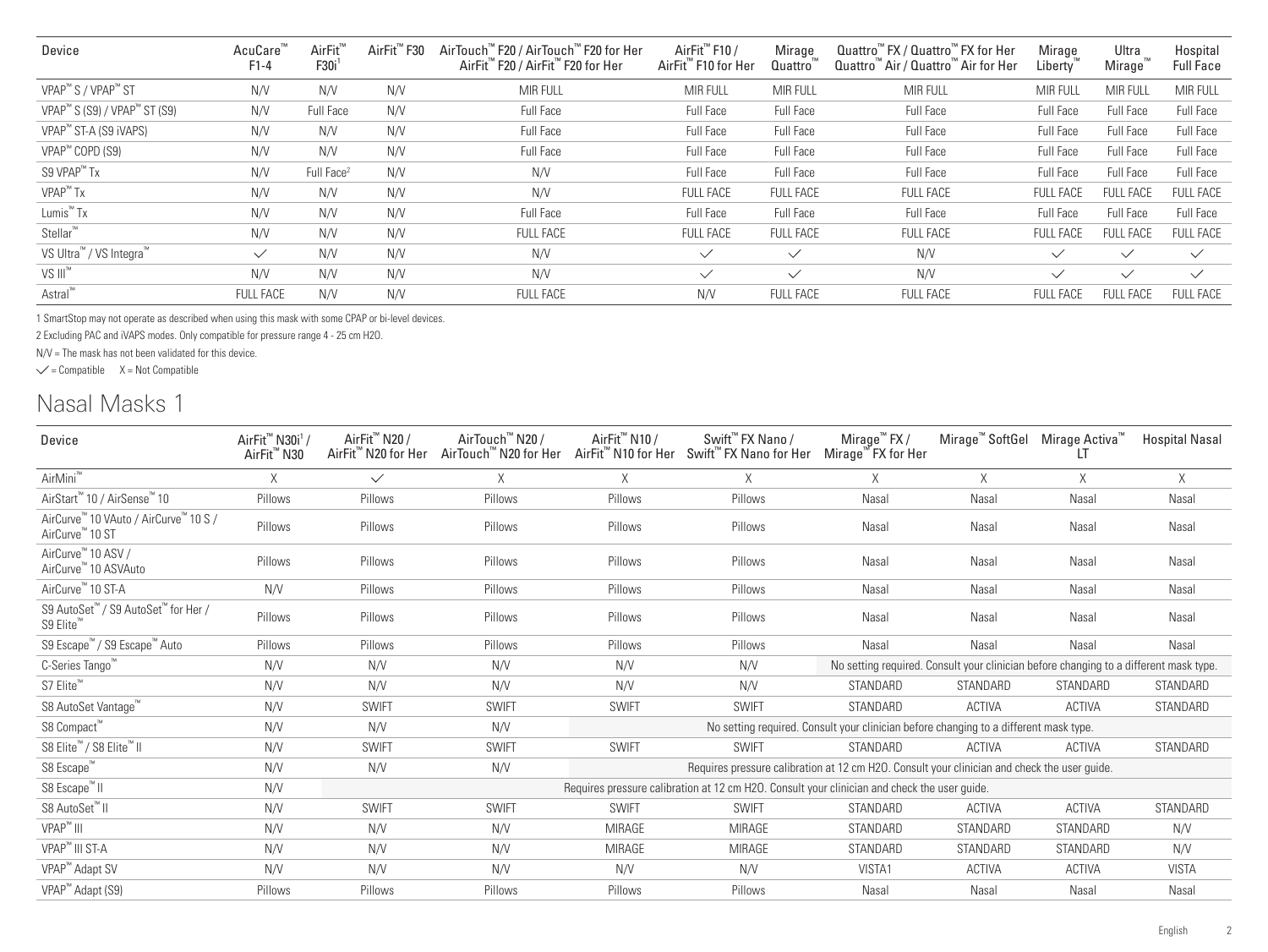| Device                                               | AirFit <sup>™</sup> N30i <sup>1</sup> /<br>AirFit <sup>™</sup> N30 | AirFit <sup>™</sup> N20 /<br>AirFit <sup>™</sup> N20 for Her | AirTouch™ N20 /<br>AirTouch™ N20 for Her | AirFit <sup>™</sup> N10 /<br>AirFit <sup>™</sup> N10 for Her | Swift <sup>™</sup> FX Nano /<br>Swift <sup>™</sup> FX Nano for Her | Mirage <sup>™</sup> FX /<br>Mirage <sup>™</sup> FX for Her | Mirage <sup>™</sup> SoftGel | Mirage Activa" | <b>Hospital Nasal</b> |
|------------------------------------------------------|--------------------------------------------------------------------|--------------------------------------------------------------|------------------------------------------|--------------------------------------------------------------|--------------------------------------------------------------------|------------------------------------------------------------|-----------------------------|----------------|-----------------------|
| VPAP <sup>™</sup> Adapt (S9 ASV)                     | Pillows                                                            | Pillows                                                      | Pillows                                  | Pillows                                                      | Pillows                                                            | Nasal                                                      | Nasal                       | Nasal          | Nasal                 |
| VPAP <sup>™</sup> Auto 25                            | N/V                                                                | <b>SWIFT</b>                                                 | <b>SWIFT</b>                             | <b>SWIFT</b>                                                 | <b>SWIFT</b>                                                       | STANDARD                                                   | <b>ACTIVA</b>               | <b>ACTIVA</b>  | STANDARD              |
| VPAP <sup>™</sup> Auto (S9)                          | Pillows                                                            | Pillows                                                      | Pillows                                  | Pillows                                                      | Pillows                                                            | Nasal                                                      | Nasal                       | Nasal          | Nasal                 |
| VPAP <sup>™</sup> Malibu                             | N/V                                                                | N/V                                                          | N/V                                      | <b>SWIFT</b>                                                 | <b>SWIFT</b>                                                       | VISTA1                                                     | N/V                         | N/V            | MERIDIAN              |
| VPAP <sup>™</sup> S / VPAP <sup>™</sup> ST           | N/V                                                                | <b>SWIFT</b>                                                 | <b>SWIFT</b>                             | <b>SWIFT</b>                                                 | <b>SWIFT</b>                                                       | STANDARD                                                   | <b>ACTIVA</b>               | <b>ACTIVA</b>  | STANDARD              |
| VPAP <sup>™</sup> S (S9) / VPAP <sup>™</sup> ST (S9) | Pillows                                                            | Pillows                                                      | Pillows                                  | Pillows                                                      | Pillows                                                            | Nasal                                                      | Nasal                       | Nasal          | Nasal                 |
| VPAP <sup>™</sup> ST-A (S9 iVAPS)                    | N/V                                                                | Pillows                                                      | Pillows                                  | Pillows                                                      | Pillows                                                            | Nasal                                                      | Nasal                       | Nasal          | Nasal                 |
| VPAP <sup>™</sup> COPD (S9)                          | N/V                                                                | Pillows                                                      | Pillows                                  | Pillows                                                      | Pillows                                                            | Nasal                                                      | Nasal                       | Nasal          | Nasal                 |
| S9 VPAP <sup>™</sup> Tx                              | Pillows2                                                           | N/V                                                          | N/V                                      | Pillows                                                      | Pillows                                                            | Nasal                                                      | Nasal                       | Nasal          | Nasal                 |
| VPAP <sup>™</sup> Tx                                 | N/V                                                                | N/V                                                          | N/V                                      | PILLOWS                                                      | PILLOWS                                                            | <b>NASAL</b>                                               | NASAL                       | NASAL          | NASAL                 |
| Lumis <sup>™</sup> Tx                                | N/V                                                                | Pillows                                                      | Pillows                                  | Pillows                                                      | Pillows                                                            | Nasal                                                      | Nasal                       | Nasal          | Nasal                 |
| Stellar <sup>™</sup>                                 | N/V                                                                | PILLOWS                                                      | PILLOWS                                  | PILLOWS1                                                     | PILLOWS1                                                           | <b>NASAL</b>                                               | NASAL                       | NASAL          | NASAL                 |
| VS Ultra <sup>™</sup> / VS Integra <sup>™</sup>      | N/V                                                                | N/V                                                          | N/V                                      | N/V                                                          | N/V                                                                | N/V                                                        | N/V                         | N/V            | N/V                   |
| $VS$ $III^{\mathsf{m}}$                              | N/V                                                                | N/V                                                          | N/V                                      | N/V                                                          | N/V                                                                | N/V                                                        | N/V                         | $\checkmark$   | $\checkmark$          |
| Astral <sup>™</sup>                                  | N/V                                                                | Pillows                                                      | Pillows                                  | N/V                                                          | N/V                                                                | Nasal                                                      | Nasal                       | Nasal          | Nasal                 |

1 SmartStop may not operate as described when using this mask with some CPAP or bi-level devices.

2 Excluding PAC and iVAPS modes. Only compatible for pressure range 4 - 25 cm H2O.

N/V = The mask has not been validated for this device.

 $\checkmark$  = Compatible  $X = Not$  Compatible

#### Nasal Masks 2

| Device                                                                               | Mirage Micro <sup>"</sup> | Ultra Mirage <sup>™</sup> II                                                                 | Mirage Activa <sup>™</sup> | Mirage Vista <sup>™</sup> | Meridian | Mirage Kidsta <sup>™</sup> | Mirage Micro™ for<br>Kids | Pixi™ |
|--------------------------------------------------------------------------------------|---------------------------|----------------------------------------------------------------------------------------------|----------------------------|---------------------------|----------|----------------------------|---------------------------|-------|
| AirMini <sup>™</sup>                                                                 | X                         | $\times$                                                                                     | X                          | X                         | X        | X                          | X                         | X     |
| AirStart <sup>™</sup> 10 / AirSense™ 10                                              | Nasal                     | Nasal                                                                                        | Nasal                      | Nasal                     | Nasal    | Nasal                      | N/V                       | N/V   |
| AirCurve™ 10 VAuto / AirCurve™ 10 S /<br>AirCurve <sup>™</sup> 10 ST                 | Nasal                     | Nasal                                                                                        | Nasal                      | Nasal                     | Nasal    | Nasal                      | N/V                       | N/V   |
| AirCurve <sup>™</sup> 10 ASV /<br>AirCurve™ 10 ASVAuto                               | Nasal                     | Nasal                                                                                        | Nasal                      | Nasal                     | Nasal    | Nasal                      | N/V                       | N/V   |
| AirCurve™ 10 ST-A                                                                    | Nasal                     | Nasal                                                                                        | Nasal                      | Nasal                     | Nasal    | Nasal                      | N/V                       | N/V   |
| S9 AutoSet <sup>™</sup> / S9 AutoSet <sup>™</sup> for Her /<br>S9 Elite <sup>™</sup> | Nasal                     | Nasal Ultra                                                                                  | Nasal                      | Nasal                     | Nasal    | N/V                        | N/V                       | N/V   |
| S9 Escape™ / S9 Escape™ Auto                                                         | Nasal                     | Nasal Ultra                                                                                  | Nasal                      | Nasal                     | Nasal    | N/V                        | N/V                       | N/V   |
| C-Series Tango <sup>"</sup>                                                          |                           | No setting required. Consult your clinician before changing to a different mask type.        |                            |                           | N/V      | N/V                        | N/V                       | N/V   |
| S7 Elite <sup>™</sup>                                                                | STANDARD                  | <b>ULTRA</b>                                                                                 | STANDARD                   | STANDARD                  | N/V      | N/V                        | N/V                       | N/V   |
| S8 AutoSet Vantage™                                                                  | STANDARD                  | ULTRA                                                                                        | <b>ACTIVA</b>              | STANDARD                  | STANDARD | N/V                        | N/V                       | N/V   |
| S8 Compact™                                                                          |                           | No setting required. Consult your clinician before changing to a different mask type.        |                            |                           |          | N/V                        | N/V                       | N/V   |
| S8 Elite <sup>™</sup> / S8 Elite <sup>™</sup> II                                     | STANDARD                  | <b>ULTRA</b>                                                                                 | ACTIVA                     | STANDARD                  | STANDARD | N/V                        | N/V                       | N/V   |
| S8 Escape <sup>™</sup>                                                               |                           | Requires pressure calibration at 12 cm H2O. Consult your clinician and check the user guide. |                            |                           |          | N/V                        | N/V                       | N/V   |
| S8 Escape™ II                                                                        |                           | Requires pressure calibration at 12 cm H2O. Consult your clinician and check the user guide. |                            |                           |          | N/V                        | N/V                       | N/V   |
| S8 AutoSet™ II                                                                       | STANDARD                  | <b>ULTRA</b>                                                                                 | ACTIVA                     | STANDARD                  | STANDARD | N/V                        | N/V                       | N/V   |
| VPAP <sup>™</sup> III                                                                | STANDARD                  | ULTRA                                                                                        | STANDARD                   | STANDARD                  | N/V      | N/V                        | N/V                       | N/V   |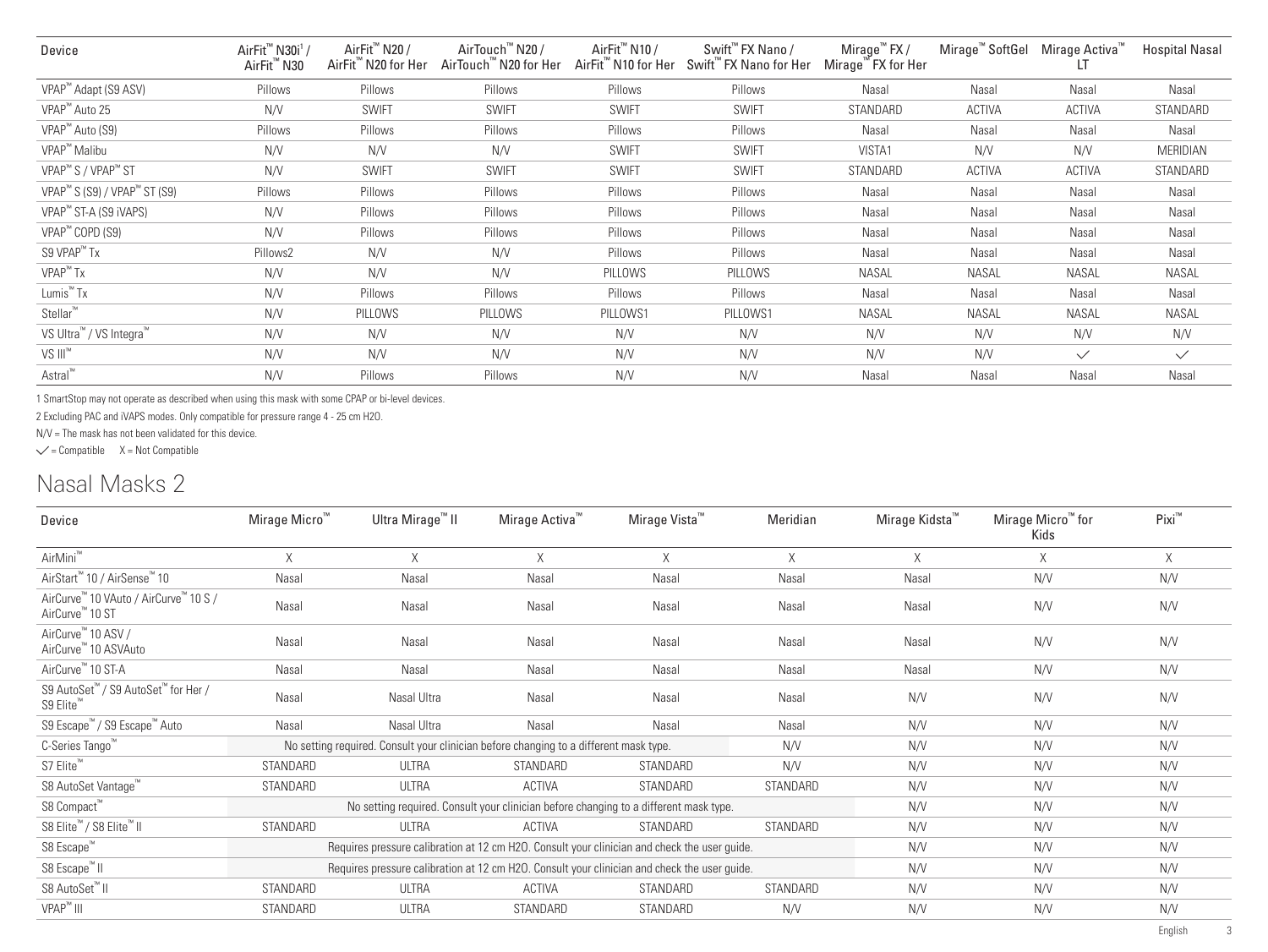| Device                                               | Mirage Micro <sup>™</sup> | Ultra Mirage™ II | Mirage Activa <sup>™</sup> | Mirage Vista <sup>™</sup> | Meridian     | Mirage Kidsta <sup>™</sup> | Mirage Micro™ for<br>Kids | Pixi™     |
|------------------------------------------------------|---------------------------|------------------|----------------------------|---------------------------|--------------|----------------------------|---------------------------|-----------|
| VPAP <sup>™</sup> III ST-A                           | STANDARD                  | <b>ULTRA</b>     | STANDARD                   | STANDARD                  | N/V          | STANDARD                   | STANDARD                  | N/V       |
| VPAP <sup>™</sup> Adapt SV                           | VISTA1                    | <b>ULTRA</b>     | <b>ACTIVA</b>              | <b>VISTA</b>              | <b>VISTA</b> | N/V                        | N/V                       | N/V       |
| VPAP <sup>™</sup> Adapt (S9)                         | Nasal                     | Nasal Ultra      | Nasal                      | Nasal                     | Nasal        | N/V                        | N/V                       | N/V       |
| VPAP <sup>™</sup> Adapt (S9 ASV)                     | Nasal                     | Nasal Ultra      | Nasal                      | Nasal                     | Nasal        | N/V                        | N/V                       | N/V       |
| VPAP <sup>™</sup> Auto 25                            | STANDARD                  | <b>ULTRA</b>     | <b>ACTIVA</b>              | STANDARD                  | STANDARD     | N/V                        | N/V                       | N/V       |
| VPAP <sup>™</sup> Auto (S9)                          | Nasal                     | Nasal Ultra      | Nasal                      | Nasal                     | Nasal        | N/V                        | N/V                       | N/V       |
| VPAP <sup>™</sup> Malibu                             | MERIDIAN                  | <b>ULTRA</b>     | N/V                        | <b>VISTA</b>              | MERIDIAN     | N/V                        | N/V                       | N/V       |
| VPAP <sup>™</sup> S / VPAP <sup>™</sup> ST           | STANDARD                  | ULTRA            | <b>ACTIVA</b>              | STANDARD                  | STANDARD     | N/V                        | N/V                       | N/V       |
| VPAP <sup>™</sup> S (S9) / VPAP <sup>™</sup> ST (S9) | Nasal                     | Nasal Ultra      | Nasal                      | Nasal                     | Nasal        | N/V                        | N/V                       | N/V       |
| VPAP <sup>™</sup> ST-A (S9 iVAPS)                    | Nasal                     | Nasal Ultra      | Nasal                      | Nasal                     | Nasal        | N/V                        | N/V                       | Pediatric |
| VPAP <sup>™</sup> COPD (S9)                          | Nasal                     | Nasal Ultra      | Nasal                      | Nasal                     | Nasal        | N/V                        | N/V                       | Pediatric |
| S9 VPAP <sup>™</sup> Tx                              | Nasal                     | Nasal Ultra      | Nasal                      | Nasal                     | Nasal        | N/V                        | N/V                       | Pediatric |
| VPAP <sup>™</sup> Tx                                 | NASAL                     | NASAL-ULTRA      | <b>NASAL</b>               | <b>NASAL</b>              | N/V          | <b>NASAL</b>               | N/V                       | N/V       |
| Lumis <sup>™</sup> Tx                                | Nasal                     | Nasal Ultra      | Nasal                      | Nasal                     | Nasal        | N/V                        | N/V                       | Pediatric |
| Stellar <sup>™</sup>                                 | NASAL                     | <b>ULTRA</b>     | <b>NASAL</b>               | <b>NASAL</b>              | N/V          | <b>NASAL</b>               | N/V                       | Pediatric |
| VS Ultra <sup>™</sup> / VS Integra™                  | N/V                       | N/V              | N/V                        | N/V                       | N/V          | N/V                        | N/V                       | N/V       |
| $VS$ $III^{\infty}$                                  | $\checkmark$              | $\checkmark$     | $\checkmark$               | $\checkmark$              | N/V          | $\checkmark$               | N/V                       | N/V       |
| Astral <sup>™</sup>                                  | Nasal                     | Nasal Ultra      | N/V                        | Nasal                     | N/V          | Nasal                      | Nasal                     | Pediatric |

 $N/V$  = The mask has not been validated for this device.

 $\checkmark$  = Compatible  $X = Not$  Compatible

# Nasal Pillows

| Device                                                               | AirFit <sup>™</sup> P30i <sup>1</sup> | AirFit <sup>™</sup> P10<br>For AirMini <sup>™</sup> | AirFit <sup>™</sup> P10 /<br>AirFit <sup>™</sup> P10 for Her | Swift <sup>™</sup> FX /<br>Swift <sup>™</sup> FX for Her | Swift <sup>™</sup> FX Bella /<br>Swift <sup>™</sup> FX Bella Gray                            | Swift <sup>™</sup> LT /<br>Swift <sup>™</sup> LT for Her | Mirage Swift <sup>™</sup> II |
|----------------------------------------------------------------------|---------------------------------------|-----------------------------------------------------|--------------------------------------------------------------|----------------------------------------------------------|----------------------------------------------------------------------------------------------|----------------------------------------------------------|------------------------------|
| AirMini <sup>™</sup>                                                 | X                                     | $\checkmark$                                        | X                                                            | Χ                                                        | X                                                                                            | A                                                        | X                            |
| AirStart™ 10 / AirSense™ 10                                          | Pillows                               | X                                                   | Pillows2                                                     | Pillows                                                  | Pillows                                                                                      | Pillows                                                  | Pillows                      |
| AirCurve™ 10 VAuto / AirCurve™ 10 S /<br>AirCurve <sup>"</sup> 10 ST | Pillows                               | X                                                   | Pillows2                                                     | Pillows                                                  | Pillows                                                                                      | Pillows                                                  | Pillows                      |
| AirCurve <sup>™</sup> 10 ASV /<br>AirCurve™ 10 ASVAuto               | Pillows                               | X                                                   | Pillows2                                                     | Pillows                                                  | Pillows                                                                                      | Pillows                                                  | Pillows                      |
| AirCurve <sup>™</sup> 10 ST-A                                        | N/V                                   | X                                                   | Pillows2                                                     | Pillows                                                  | Pillows                                                                                      | Pillows                                                  | Pillows                      |
| S9 AutoSet™ / S9 AutoSet™ for Her /<br>S9 Elite <sup>"</sup>         | Pillows                               | X                                                   | Pillows                                                      | Pillows                                                  | Pillows                                                                                      | Pillows                                                  | Pillows                      |
| S9 Escape <sup>™</sup> / S9 Escape <sup>™</sup> Auto                 | Pillows                               | X                                                   | Pillows                                                      | Pillows                                                  | Pillows                                                                                      | Pillows                                                  | Pillows                      |
| C-Series Tango <sup>™</sup>                                          | N/V                                   | X                                                   |                                                              |                                                          | No setting required. Consult your clinician before changing to a different mask type.        |                                                          |                              |
| S7 Elite <sup>™</sup>                                                | N/V                                   | X                                                   | MIRAGE                                                       | MIRAGE                                                   | MIRAGE                                                                                       | MIRAGE                                                   | MIRAGE                       |
| S8 AutoSet Vantage <sup>"</sup>                                      | N/V                                   | X                                                   | <b>SWIFT</b>                                                 | <b>SWIFT</b>                                             | <b>SWIFT</b>                                                                                 | <b>SWIFT</b>                                             | <b>SWIFT</b>                 |
| S8 Compact™                                                          | N/V                                   | X                                                   |                                                              |                                                          | No setting required. Consult your clinician before changing to a different mask type.        |                                                          |                              |
| S8 Elite <sup>™</sup> / S8 Elite <sup>™</sup> II                     | N/V                                   | X                                                   | <b>SWIFT</b>                                                 | <b>SWIFT</b>                                             | <b>SWIFT</b>                                                                                 | <b>SWIFT</b>                                             | <b>SWIFT</b>                 |
| S8 Escape <sup>™</sup>                                               | N/V                                   | X                                                   |                                                              |                                                          | Requires pressure calibration at 12 cm H2O. Consult your clinician and check the user guide. |                                                          |                              |
| S8 Escape <sup>™</sup> II                                            | N/V                                   | X                                                   |                                                              |                                                          | Requires pressure calibration at 12 cm H2O. Consult your clinician and check the user quide. |                                                          |                              |